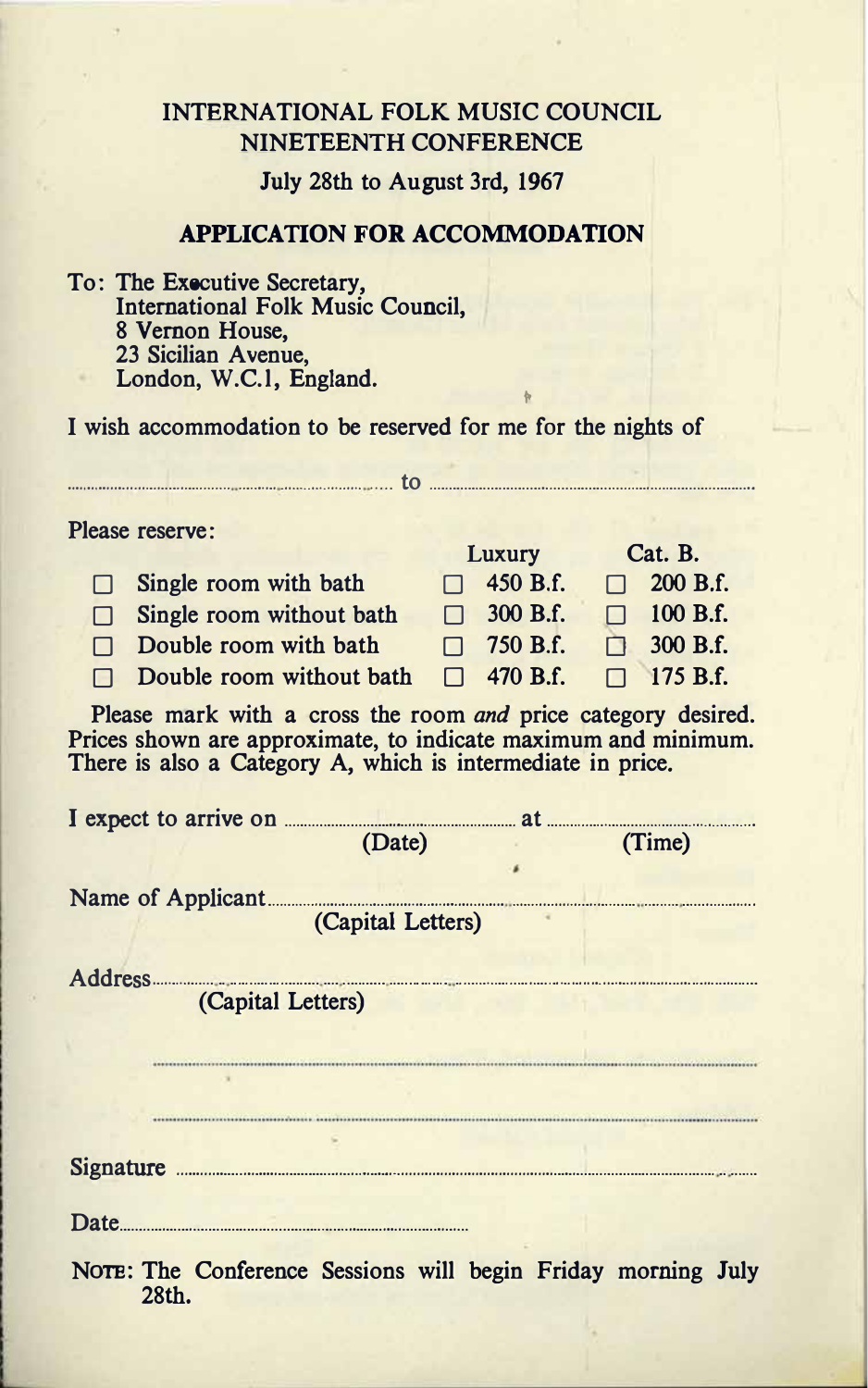## INTERNATIONAL FOLK MUSIC COUNCIL NINETEENTH CONFERENCE

July 28th to August 3rd, 1967

#### **REGISTRATION FORM**

To: The Executive Secretary, International Folk Music Council, 8 Vernon House. 23 Sicilian Avenue, London, W.C.1, England.

\* I enclose £3 10s. (or \$10.50 or the equivalent in other currency) representing membership subscription and registration fee.

\* I enclose £1 10s. (or  $$4.50$  or the equivalent in other currency) as registration fee, my membership already having been paid.

\* I will pay my registration fee on arrival in Ostend.

\* I propose to submit a paper:

| Title <b>Commission Commission Commission</b>                                                                                                                                                                                        |  |  |  |
|--------------------------------------------------------------------------------------------------------------------------------------------------------------------------------------------------------------------------------------|--|--|--|
|                                                                                                                                                                                                                                      |  |  |  |
|                                                                                                                                                                                                                                      |  |  |  |
| Illustrations <b>Executive Contract on the Contract of Contract on the Contract of Contract of Contract on the Contract of Contract of Contract on the Contract of Contract of Contract of Contract of Contract of Contract of C</b> |  |  |  |
| Name<br>(Capital Letters)                                                                                                                                                                                                            |  |  |  |
| Title (Dr., Prof., Mr., Mrs., Miss, etc.) <b>Example 20</b> in the U.S.                                                                                                                                                              |  |  |  |
| Organization represented, if any <b>contract of the contract of the contract of the contract of the contract of the contract of the contract of the contract of the contract of the contract of the contract of the contract of </b> |  |  |  |
|                                                                                                                                                                                                                                      |  |  |  |
| (Capital Letters)                                                                                                                                                                                                                    |  |  |  |
| Signature Date Date                                                                                                                                                                                                                  |  |  |  |
| * Strike out whatever does not apply                                                                                                                                                                                                 |  |  |  |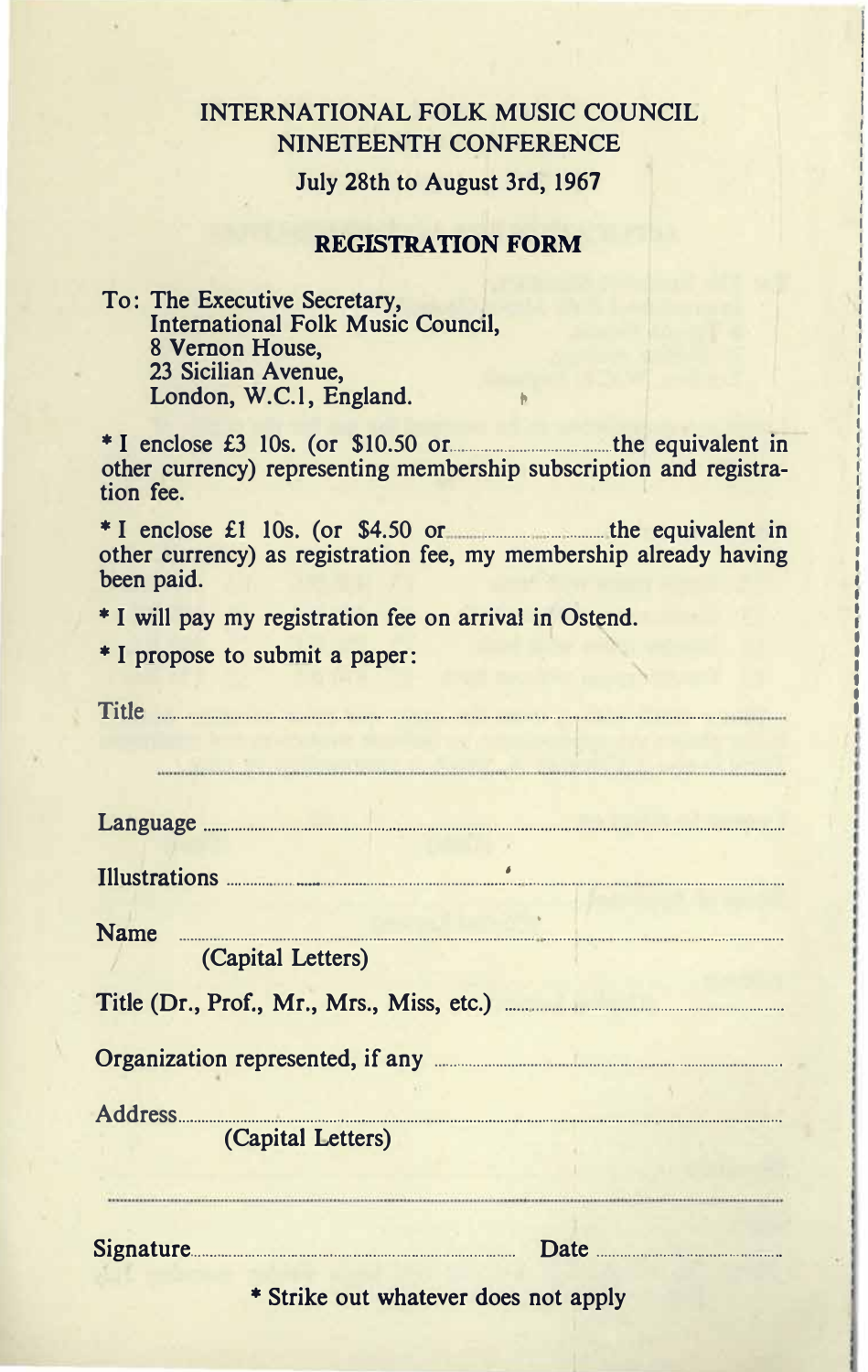# INTERNATIONAL FOLK MUSIC COUNCIL 8. Vernon House, 23. Sicilian Avenue. London, W.C.I.

## **PROGRAMME**

le essabete e kiva ev

of the

# **NINETEENTH CONFERENCE**

to be held in

## **OSTEND, BELGIUM**

from

July 28 to August 3, 1967

by invitation of Belgische Radio en Televisie and **MO satalistic** The Kursaal of Ostend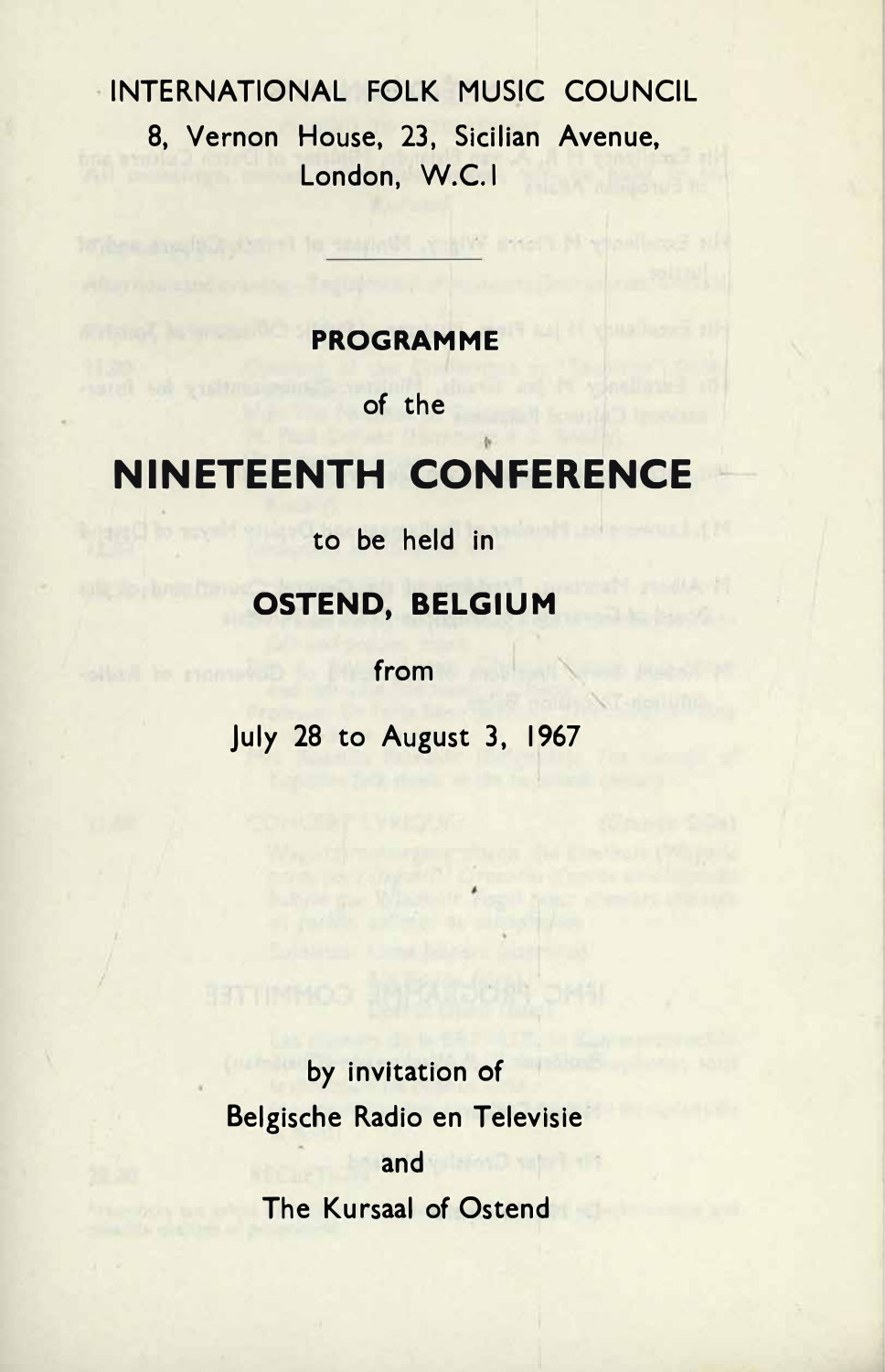## COMITÉ D'HONNEUR

- His Excellency M R. A. van Elslande, Minister of Dutch Culture and of European Affairs
- His Excellency M Pierre Wigny, Minister of French Culture and of Justice
- His Excellency M Jan Piers, Minister of Public Office and of Tourism
- His Excellency M Jan Grauls, Minister Plenipotentiary for International Cultural Relations
- His Excellency Chevalier P. van Outryve d'Ydewalle
- M J. Lauwereins, Member of Parliament and Deputy Mayor of Ostend
- M Albert Maertens, President of the General Council and of the Board of Governors of Belgische Radio en Televisie
- M Robert Born, President of the Board of Governors of Radiodiffusion-Télévision Belge

## IFMC PROGRAMME COMMITTEE

Professor K. P. Wachsmann (Chairman)

M Paul Collaer

Mr Peter Crossley-Holland

Dr Maud Karpeles

# **TIMETABLE**

## (SUBJECT TO ALTERATION)\*

All meetings, unless otherwise stated, will be held in the Kursaal

### Thursday, July 27

Afternoon and evening-Registration of members (Secretariat, Kursaal)

### Friday, July 28

| 11.00                          | Opening of the Conference at "Stadhuis" (Hôte<br>de Ville)<br>H.E. The Minister of Culture<br>M. Paul Collaer (Hommage à Z. Kodály)<br>Dr Albert Marinus<br>Choirs BRT-RTB (Performance of works by Z.<br>Kodály)                                                                                                                                        |
|--------------------------------|----------------------------------------------------------------------------------------------------------------------------------------------------------------------------------------------------------------------------------------------------------------------------------------------------------------------------------------------------------|
| 12.00                          | Reception at Hôtel de Ville                                                                                                                                                                                                                                                                                                                              |
| 15.30 to 18.30                 | <b>CONFERENCE SESSION:</b>                                                                                                                                                                                                                                                                                                                               |
|                                | Dr Maud Karpeles (London): The distinction between<br>folk and popular music<br>Ben A. Aning (Legon, Ghana): Factors that shape<br>and maintain folk music in Ghana<br>Professor Dr Fritz Bose (Berlin): Traditional folksong<br>and folklore singers<br>Mrs Radmila Petrovic (Belgrade): The concept of<br>Yugoslav folk music in the twentieth century |
| 21.00                          | <b>CONCERT LYRIQUE:</b><br>(Grande Salle)<br>Wagadus untergang durch die Eitelkeit (Wagadu<br>perdu par l'Orgueil): Oratorio d'après une légende<br>kabyle par Wladimir Vogel pour choeurs chantés<br>et parlés, solistes et saxophones                                                                                                                  |
|                                | Soloistes: Liane Jespers (soprano)                                                                                                                                                                                                                                                                                                                       |
|                                | Ria Bollen (alto)                                                                                                                                                                                                                                                                                                                                        |
|                                | Derrik Olsen (bass)                                                                                                                                                                                                                                                                                                                                      |
|                                | Les choeurs de la BRT.-RTB; le Kammersprechor<br>de Zurich et une ensemble de saxophones sous<br>la direction de Léonce Gras<br>(en coproduction avec les émissions françaises de<br>la RTB)                                                                                                                                                             |
| 22.30                          | <b>RECEPTION</b>                                                                                                                                                                                                                                                                                                                                         |
| possible changes of programme. | *Members are asked to look at the notice board daily for announcements and                                                                                                                                                                                                                                                                               |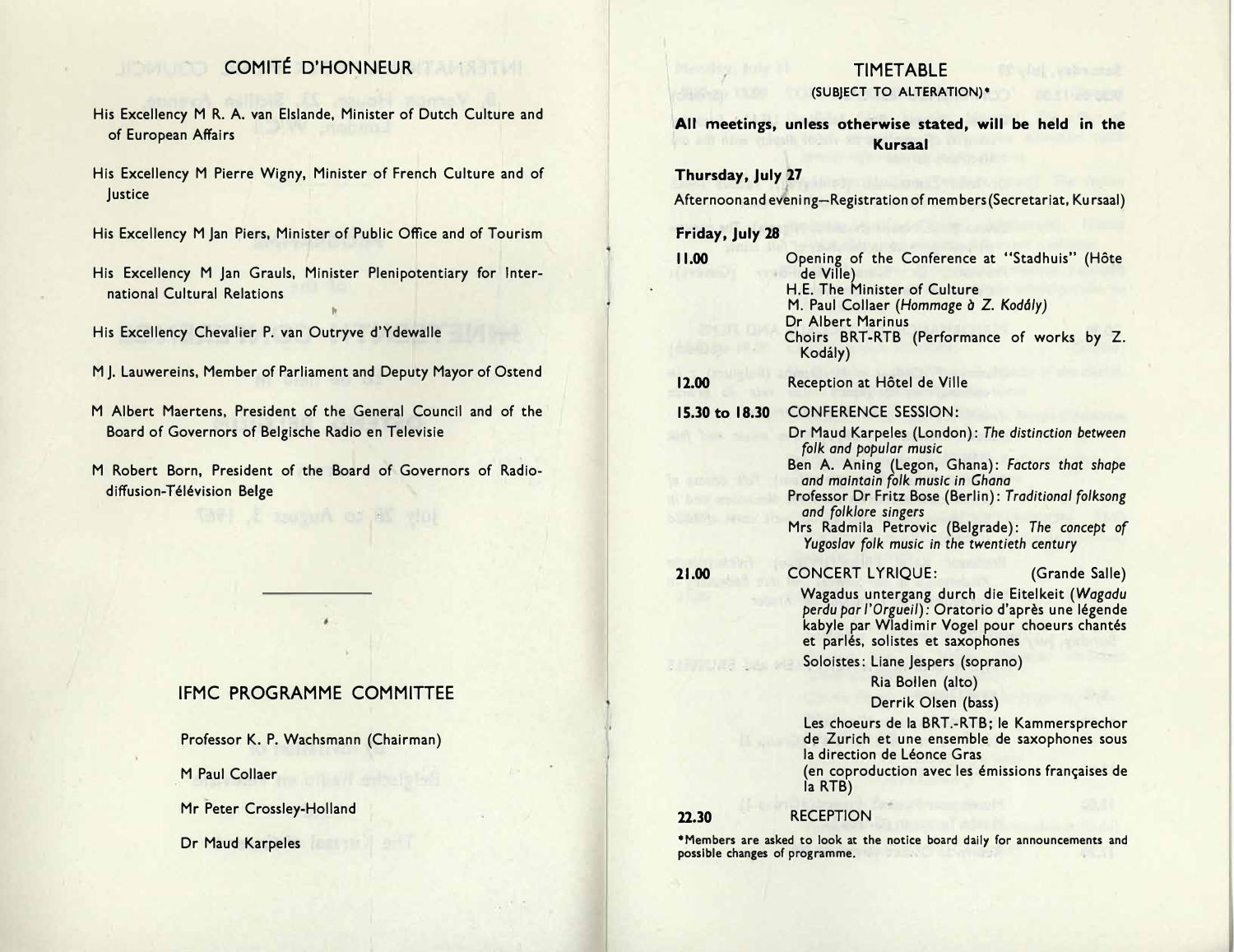#### Saturday, July 29

20.30

#### 9.30 to 13.00 **CONFERENCE SESSION:**

#### (Studio)

Charles Seeger (Los Angeles, USA): Factorial analysis of song and its visual display with the aid electronic devices

- Dr Izalii Zemtsovskii (Leningrad): Factors which shape and maintain folk music traditions
- Emeka M. Z. Nzewi (Nsukka, Nigeria): The compositional approach to the study of folk music
- Professor Dr Samuel Baud-Bovy (Genève): L'évolution d'un chanson grecque
- PERFORMANCES OF RECORDS AND FILMS (Studio)
- Madame P. Collaer et H. Daems (Belgium) : Le carnaval en Belgique: Les voix de bronze (carillons): Trawanteldans (Campine)
- Tadashi Masuzawa (Tokyo): Ainu music and folk customs
- Dr Edith Gerson-Kiwi (Jerusalem): Folk dances of Jewish communities in the Atlas Mountains and in the Libyan Desert and on the west coast of India  $(Cochin)$
- Professor Karel Plicka (Prague): Folkloristische Kinderspiele in der Slowaki und ihre Bedeutung in der esthetischen Erziehung der Kinder

#### Sunday, July 30

All Day excursion to TERVUREN and BRUSSELS

| 8.45  | <b>Leave Ostend</b>                                                   |
|-------|-----------------------------------------------------------------------|
| 11.00 | Musée de Tervuren (Group I)<br>Musée Instrumental, Brussels (Group 2) |
| 13.00 | Lunch: Tervuren                                                       |
| 15.00 | Musée Instrumental, Brussels (Group I)<br>Musée Tervuren (Group 2)    |
| 17.30 | Return to Ostend (arrive 19.30)                                       |

### Monday, July 31

9.30 to 13.00 CONFERENCE SESSION:

(Studio)

Dr Edna Edet (Nsukka, Nigeria): The effect of tribal integration on folk music education, with special reference to Eastern Nigeria

Dr Shlomo Hofman (Tel-Aviv, Israel): The destiny of a Yemenite song

- Professor Emilia Comișel (Bucharest): Factors which shape and maintain folk music traditions
- Dr laroslav Markl (Prague): La musique populaire traditionnelle dans les conditions contemporains en Tchéslovaquie

#### **CONFERENCE SESSION:** 15.30 to 18.00

#### (Studio)

- Dr Hannah Laudova (Prague): Aspects of the distinction between folk and popular dance
- Professor Milica Ilijin (Belgrade): Procès d'évolution de la danse traditionnelle en Yougoslavie

Dr György Martin (Budapest): Performing styles in the dances of the Carbathian basin

- 15.30 COMMITTEE ON RADIOTELEVISION AND **SOUND/FILM ARCHIVES** (Salle de Réunion) (Business Meeting)
- SOIRÉE CONSACRÉE À LA "MINIFOLKLORE" 21.00

(Studio)

Ensemble "Rondinella" (Brussels) Wannes Van de Velde, chanteur ambulant (anversois-Belgique flamande) Claude Flagel, viele-à-roue (hurdy-gurdy)-(Belgique) Trio, Sean O'Sé Alf Kennedy > Irlande Olive Cullen Chanteur Fado (Portugal)

Ensemble instrumental de Kalamandalam (Inde) Trio Juan José Hoyos (Colombia)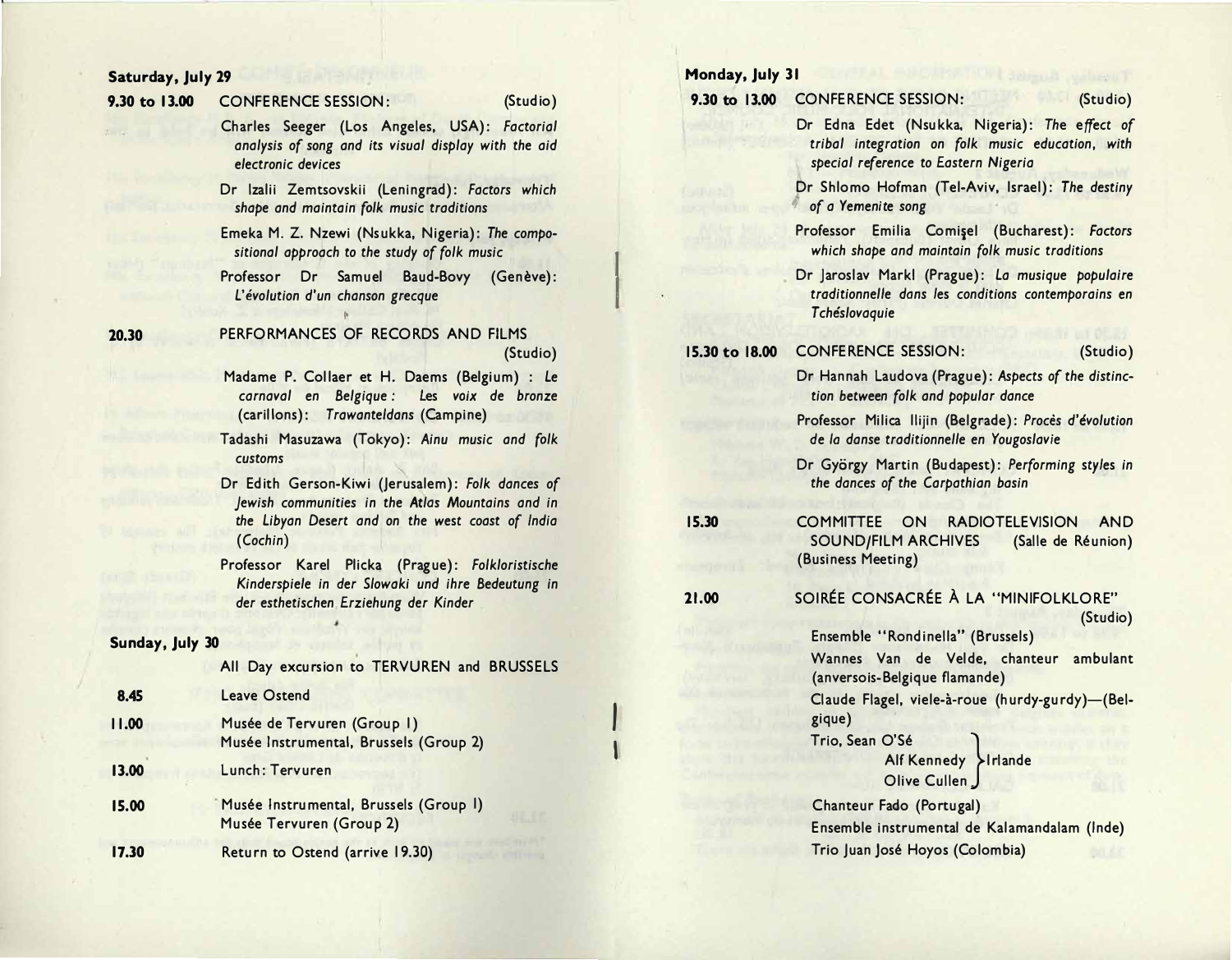#### Tuesday, August I

9.30 to 13.00 MEETING OF THE GENERAL ASSEMBLY OF THE INTERNATIONAL FOLK MUSIC COUNCIL (Studio)

15.00 to 18.00 MEETING OF THE GENERAL ASSEMBLY (contd.)

#### **Wednesday, August 2**

9.30 to 13.00 CONFERENCE SESSION: (Studio) Dr Laszlo Vikár (Budapest): Les types mélodiques tchéremisses Imre Olsvai (Budapest): Performing styles in Hun-

> garian folk music Dr Lajos Vargyas (Budapest): Manières d'exécution dans le chant Mongol

Charles Duvelle (Paris): Kongo music

15.30 to 18.00 COMMITTEE ON RADIOTELEVISION AND SOUND/FILM ARCHIVES: Open Discussion (Studio) Collaboration in field work between radio/ television and specialised scholars

15.30 to 18.00 FOLK DANCE: Discussion on technical subjects (salle de Conférence)

CONCERT: Jazz in relation to folk music Big Band BRT (Belgium) The Clouds (Belgium): arr. of old flemish

> folksongs Bengt Arne Wallin (Sweden): arr. of Swedish folk music

Kenny Clark - Francis Bolland: European-American Jazzband

(Studio)

#### Thursday, August 3

9.30 to 13.00 CONFERENCE SESSION:

Dr Vasil Hadzimanov (Skopje, Yugoslavia): Macedonian instrumental dance music

- Dr Felix Hoerburger (Regensburg, Germany): Supplementary jingling in the instrumental folk music of Afghanistan Professor George List (Bloomington, U.S.A.): The
- Mbira in Colombia **CLOSING OF THE CONFERENCE**

#### **GALA CONSACRÉ AU-**21.00

Kathakali Dance Theatre (India) au programme: des scènes du Mahabharata et du Ramayana

**RECEPTION** 

### **GENERAL INFORMATION**

The office will be set up in the Kursaal, Ostend.

After luly 19 all communications about the Conference should be addressed to:

> Mr. Hendrik Daems. **BRT** - Muziekdirectie, Sectie Folklore Flageyplein 18, Brussels 5

After July 24 all communications about the Conference should be addressed to:

> International Folk Music Council, c.l. Kursaal (Noordzeefestival), Ostend, Belgium

#### **SECRETARIAT**

Miss Felicia Stallman : Executive Secretary, IFMC Mrs. Constance E. Matthews : Assistant Secretary, IFMC Hendrik Daems : Conference Secretary (BRT) Claude Laloum : Assistant Secretary Madame de Pau : Secretary

Juan IIIto assas laurual

#### **RECEPTION**

Madame W. D. Scheepers : IFMC R. Van Hemelrijck: BRT Madame Lauwyck : Kursaal

#### **Accommodation and Meals**

Accommodation is being arranged by the Belgian Organising Committee and any enquiries should be addressed to-

> M R. Van Hemelryck, Relgische Radio en Televisie, 18, Place Eugène Flagey, **Brussels 5**

There are many restaurants in Ostend with widely varying charges.

#### **Travel and Visas**

Members are asked to make their own arrangements.

#### **Customs**

Members wishing to bring with them into Belgium cameras, diapositives, recording machines, etc., should list such articles on a form to be obtained from the Customs in their own country; if they show this form and their letter certifying they are attending the Conference their material will be admitted without payment of duty.

#### **Rates of Exchange**

one pound sterling  $=$  140 Belgian francs (approx.)  $= 50$  Belgian francs  $US$   $S1$ There are ample facilities for changing money.

23.00

21.00